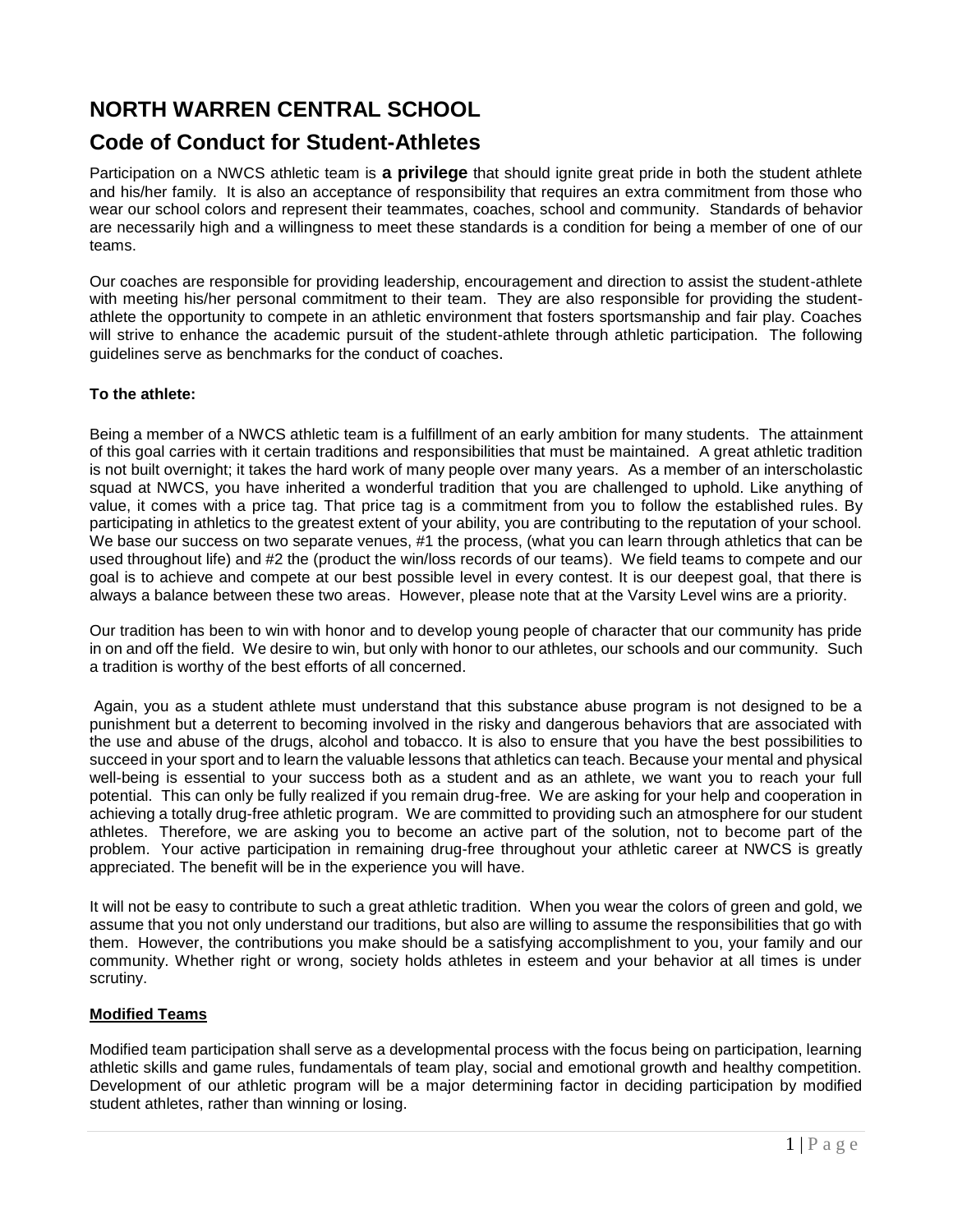#### **Junior Varsity Teams**

The Junior Varsity level is intended for those who display the potential of continued development into productive varsity level performers. Increased emphasis is placed on physical conditioning, refinement or fundamental skills, element and strategies of team play, in additional to social and emotional development. Junior Varsity programs work toward achieving a balance between continued team and player development. The outcome of the contest becomes a consideration at this level. Playing time is relative to meeting the expectations of the coach and the ability to perform at this level.

#### **Varsity Teams**

Varsity Teams will compete at the highest level with the most competent skilled athletes. The goal is to compete for league championships and qualify for sectional play. Participants are selected based on their demonstrated commitment and knowledge of the activity, advanced skill set and ability to meet the demands and pressures inherent to performing at the varsity level. While the primary goal at the level continues to emphasize sportsmanship and character, winning contests takes a high priority and there is no guarantee that all team members will play in contests.

#### **RESPONSIBILITY**

There are many responsibilities that go along with participating in extracurricular athletics.

**Responsibilities to Yourself**: The most important of these responsibilities is to broaden and develop strength of character. You owe it to yourself to derive the greatest benefit from your high school experiences and to respect your health both physically and mentally at all times.

**Responsibility to your Academic Studies:** Your academic studies, and your participation in other extracurricular **and co-curricular** activities as well as sports, prepare you for your life as an adult. Athletics, while very important to many young people, is only a small part of life. Realize also how few athletes make it to the collegiate level and beyond.

**Responsibilities to Your School**: Another responsibility you assume as a squad member is to your school. NWCS cannot maintain its position as having outstanding schools unless you do your best in the activity in which you engage.

**Responsibility to your Community:** The community and school tax monies make this athletic experience possible. For that reason, we must remember that we hold a clear and paramount responsibility to our community. **You assume a leadership role when you are on the athletic squad**. The student body and citizens of the community know you. You are very visible with the spotlight on you. The student body, the community and other communities judge our school by your conduct and attitude, both on and off the field. Because of this leadership role, you can contribute significantly to school spirit and community pride. Our desire is that our student athletes are a class act on and off the field. We strive to be known as a program with character and excellence. Make NWCS proud of you and your community proud of your school by your consistent demonstration of these ideals.

**Responsibility to Others**: As a squad member, you also bear a heavy responsibility to your home. If you never give your parents anything to be ashamed of, you will have measured up to that ideal. When you know in your heart that you have lived up to all of the training rules, that you have practiced to the best of your ability every day and that you have played the game "all out", you can keep your self-respect and your family can be justly proud of you, win or lose.

**Responsibility to Younger Athletes:** The younger students in NWCS Athletics are watching you. They know who you are and what you do. The older upper-class athletes are role models for the young athletes that will come after you. Make them proud. Be an example. They will copy you in many ways. Do not do anything to let them down. Set good examples for them.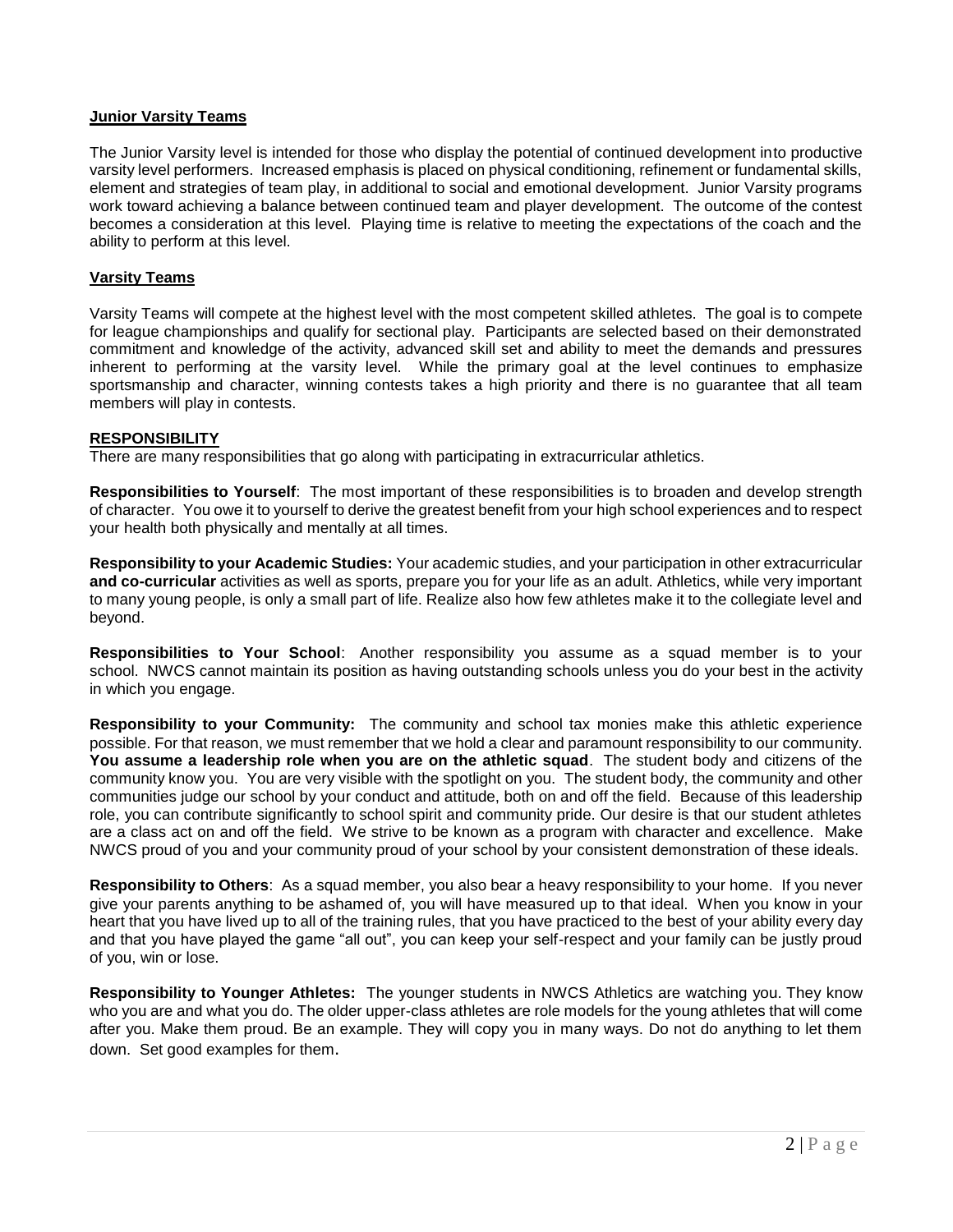### **To the parent:**

This material is presented to you because your son or daughter has indicated a desire to participate in interscholastic athletics and you have expressed your willingness to permit her/him to compete. We believe that participation in sports provides a wealth of opportunities and experiences that assist students in personal development. **It should be recognized that involvement in interscholastic athletics is a privilege**.

A student who elects to participate in athletics is voluntarily making a choice of self-discipline and commitment. These are the reasons we place conditions on involvement, as the health and safety and welfare of athletes must be our first priority. Good training habits and lifestyle are necessary for us to ensure this experience. **Failure to comply with the rules of training and conduct means exclusion from the squad**. This concept of self-discipline and commitment is tempered by our responsibility to recognize the rights of the individual within the objectives of the team and the interscholastic program. There is no place in high school athletics for students who will not discipline their minds and bodies for rigorous competition. This decision is not ours alone but that of the Supreme Court of the United States, as there have been challenges to athletic codes on five occasions and the Supreme Court has ruled in favor of such codes on each occasion under the premise that athletes' safety and health must be insured. Challenges to the athletic code shall be considered, but no consideration shall be given to any party or stakeholder who will not agree to such provisions.

It is the role of the department of athletics to establish and maintain rules that govern the spirit of training and competition for the school district. These are the clear and consistent boundaries that insure the success of our young people. These rules need a broad basis of community support, which is achieved only through communication to the parent, the coaches, the student athletes and fans. It is our hope to accomplish this objective through this athletic publication for students and parents.

### **Transportation**

Students must ride to and from out of district practice and games on district provided transportation. Coaches will have discretion and will alert parents if sign-outs to ride home from games with a parent will be allowed. If a coach allows parent sign-out from a game, please be aware you cannot sign out another athlete without prior approval and letters from both families and either the Athletic Director's or an Administrator's approval.

#### **Issuing of School Clothing and Equipment**

The substantial cost of uniforms and equipment make it necessary to hold our athletes accountable for all items issued to them. Failure to return items in a timely manner upon the conclusion of the season will result in the athlete having the pay for the articles. Athletes not paying for the missing articles will forfeit their eligibility for an award, certificate, pin or letter and may not participate in the next sports season until the situation is rectified.

## **To the Coaches**

### **Coaches will:**

- 1. Build a personal and team philosophy based upon the values expressed in the Interscholastic Athletic Program Philosophy statement.
- 2. Strive to enlarge their technical knowledge and develop wisdom and competency in all areas of the profession.
- 3. Enhance and protect the physical and mental well-being of their student athletes.
- 4. Teach student-athletes to respect self, teammates, opponents and officials.
- 5. Strive to instill in players a desire to know and live by the spirit of the rules of the school, team, and sports.
- 6. Help create an atmosphere of friendly competition wherein sportsmanship and honor transcend victory or defeat.
- 7. Cooperate with administrators, faculty and other coaches in maintaining and improving the educational quality of our school.
- 8. Encourage the highest standards of academic achievement among our student-athletes.
- 9. Support the highest standards of conduct with regard to character and integrity.
- 10. Support the chemical health standards and behavioral standards set forth in this code.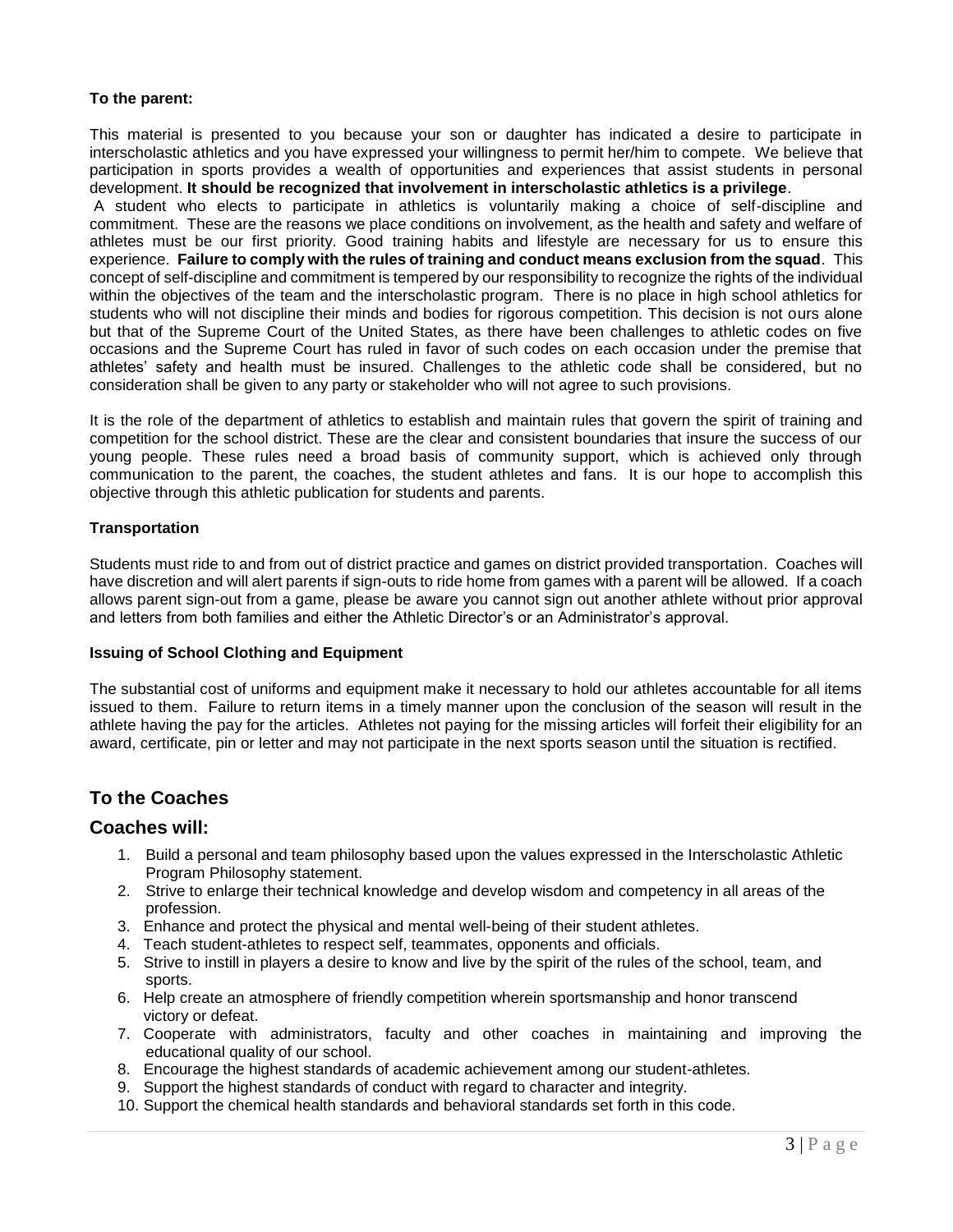11. Conduct a meeting with parents and players at the beginning of the season to discuss the athletic code, coaching philosophy, and procedures to follow, should a conflict arise during the season.

# **A. Application of the Code**

The Code of Conduct will apply to each student athlete for the **academic school year (July 1 to June 30) (including summer**) and will be in effect at all times, in all locations, including non-school activities. Violation of the Code will result in penalties, which are consistent with those identified within the code as determined by the coach and/or Athletic Director. Each coach also has the prerogative to establish and implement additional guidelines specific to his/her particular team.

All violations of the Code will be cumulative beginning with a student's initial participation on a modified, junior varsity, or varsity team.

## **B. Conditions for Team Membership**

Student-athletes are expected to commit themselves to team membership, attendance at school, and at practices/contests for the duration of the season. When this commitment is not fulfilled, the athlete's membership and position on the team shall be reviewed by the coach with the athlete and a recommendation of action will be made by the coach to the Athletic Director for review.

- 1. Student-athletes are expected to attend all practices and contests unless excused by the coach. It is the athlete's responsibility to notify the coach, in advance, of any circumstances that would prohibit attendance at practice(s) or contest(s) other than absence from school. Failure to comply may result in disciplinary action ranging from a verbal warning to dismissal from the team dependent upon the nature and/or frequency of the offense.
- 2. A student who is absent from school will not be eligible for participation in any athletic event or practice session on the day he or she is absent. The Athletic Director/Administration may permit participation when, in his/her judgment, the absence is unavoidable and supporting documentation signed by a parent or guardian is provided.
- 3. Students who are members of an interscholastic athletic team are expected to be in school on time on a daily basis. Students who have a doctor's appoint with a note from the doctor are excused, even if it is the entire day. Students who report to school late **must** present a legal excuse and **must** report to the nurse's office for attendance in order to be eligible to participate (ex. doctor's appointment with proper documentation). Students will be ineligible for practice or contest participation that day if they do not provide a legal excuse and report to the school nurse for attendance prior to going to class.
- 4. The coach will establish team rules for practice/game attendance and participation. All team members will be given a written copy of the team rules and the coach will review the rules with the team members. All team members are expected to comply with and abide by the rules established for their team.
- 5. A student's absence(s) from practice(s) and or contest(s) due to mandatory participation in family activities will not jeopardize the student's team membership status. However, it is important to note that upon his or her return to the team the position previously held by the student may be held by another team member. It is the returning student's responsibility to regain his or her position through individual effort and team play as determined by the coach. The Athletic Director may permit participation when, in his/her judgment, the absence is unavoidable and supporting documentation signed by a parent or guardian is provided.
- 6. As a member of an interscholastic team, it is expected that your top athletic priority is to your team during the entire season of play. Participation on non-school related athletic teams in the same season of interscholastic participation is permissible as long as such participation does not conflict with fulfilling your responsibilities to the interscholastic team or violate team rules.
- 7. The use, sale and/or possession of any controlled substance(s), alcohol, tobacco products, illegal drugs or drug paraphernalia other than those prescribed by a physician is strictly prohibited.
- 8. As a member of an athletic team, students should be mindful that they represent their team, school, family and community. Team members are expected to have an obligation to conduct themselves as good citizens both in and out of school and the community. Students are expected to refrain from exhibiting any behavior(s),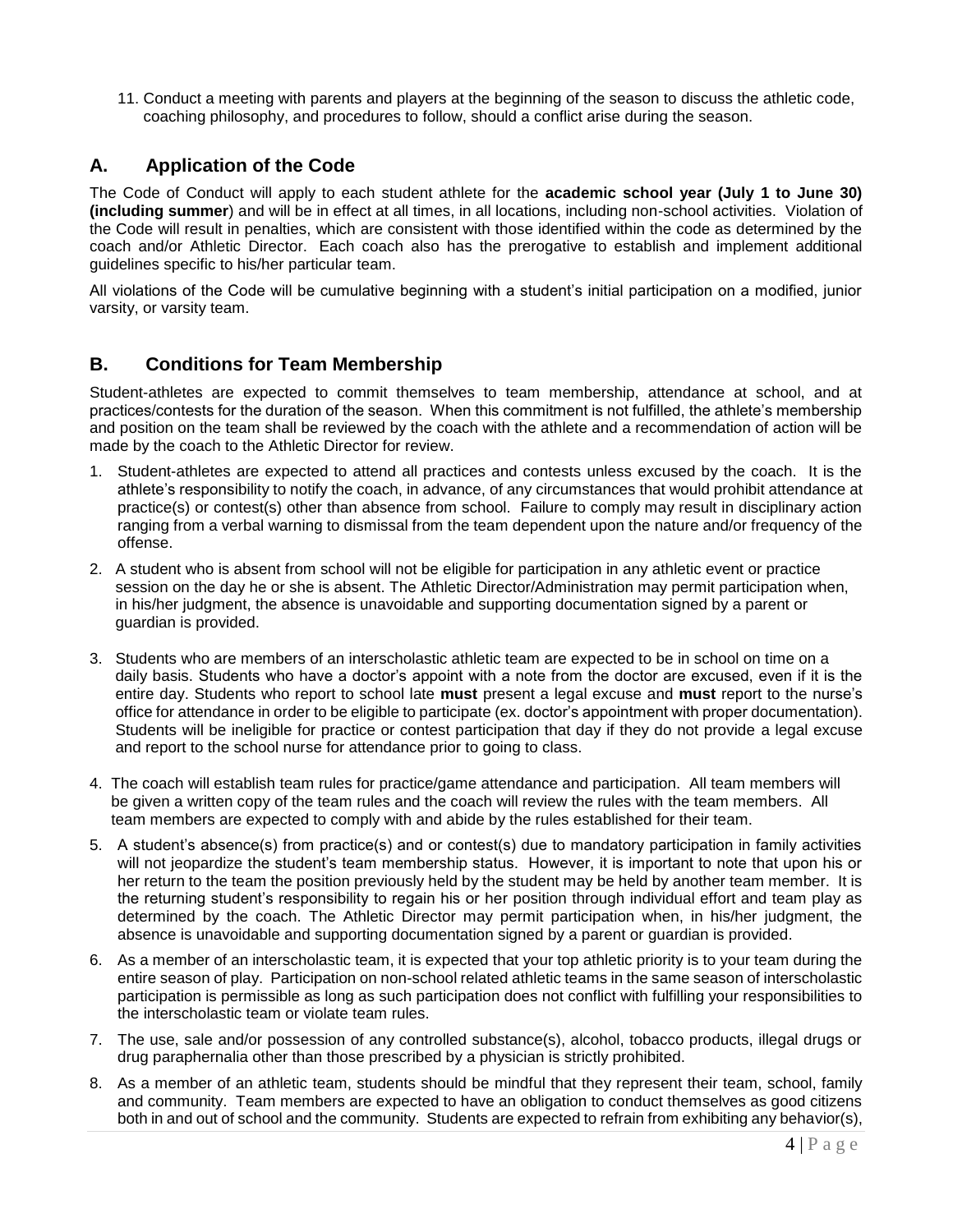which violates the principles of good citizenship. In other words, NEVER do anything that might bring embarrassment or an unfavorable view to yourself, your teammates, coaches, family, school, or community.

- 9. An athlete who participates in activities resulting in his/her arrest or formal charges being filed **(violation, misdemeanor or felony)** in a court of law may face additional penalties under this Code. If the school district has adequate and competent evidence that the student participated in the offense for which he or she is charged, a penalty may be imposed pursuant to this Code prior to completion of the criminal proceeding. **If the school district does not have such evidence and the student is convicted of a crime (violation, misdemeanor or felony), the penalty pursuant to this code will be imposed upon conviction.** In the latter case, the athlete may continue to participate in his/her sport until resolution of the matter by the judicial system.
- 10. Quitting a Sports Team Policy: Students who decide to quit a sports team may do so without penalty up until the first scheduled league game. Students who quit the team after league play begins must meet with their coach, Athletic Director and have a note or a phone call from their parent to agree. The student will be penalized for quitting during the following season of the sport they play. They will be ineligible to play 25% of the games in that season; however, the student will be expected at all practices and team events.

#### **11. Dual Sport Participation**

Students wishing to participate in two sports during the same season will need to follow the guidelines established by the Athletic Department involving dual sports participation.

#### Rules of Dual Sports Participation

1. A student who wishes to participate in two sports during the same season must designate a "primary" sport no later than five practices into the season. Once the primary has been designed, it cannot be changed.

2. A primary sport is defined as the sport that takes precedence over another sport in the event there is a conflict. The student must adhere to the primary sport in the event of any and all conflicts of schedule. If one sport has a contest and the other practice, the contest will take precedence.

3. The student must practice in both sports, but the amount of practice time will be determined by the head coaches of the sports involved.

4. In the event that a student is disciplined for any infraction in a specific sport, the consequence will also be applied to the second sport in the season of dual participation.

5. The student and parents or legal guardians must sign a contract of dual sport participation before the first practice sessions he or she attends.

#### **12. Communication**

As athletics is an integral element of a student's overall educational experience, appropriate communication among athletes, coaches, parents and administration is vital. Athletes should work to resolve any questions or concerns that he/she may be directly with the coach. If the questions and concerns continue then the following order should be followed:

Athletic Director Principal **Superintendent** Board of Education

Please do not attempt to confront a coach before, during or after a contest. These can be emotional times for all parties involved. Meetings of this nature usually do not promote a positive resolution and set up all parties for failure.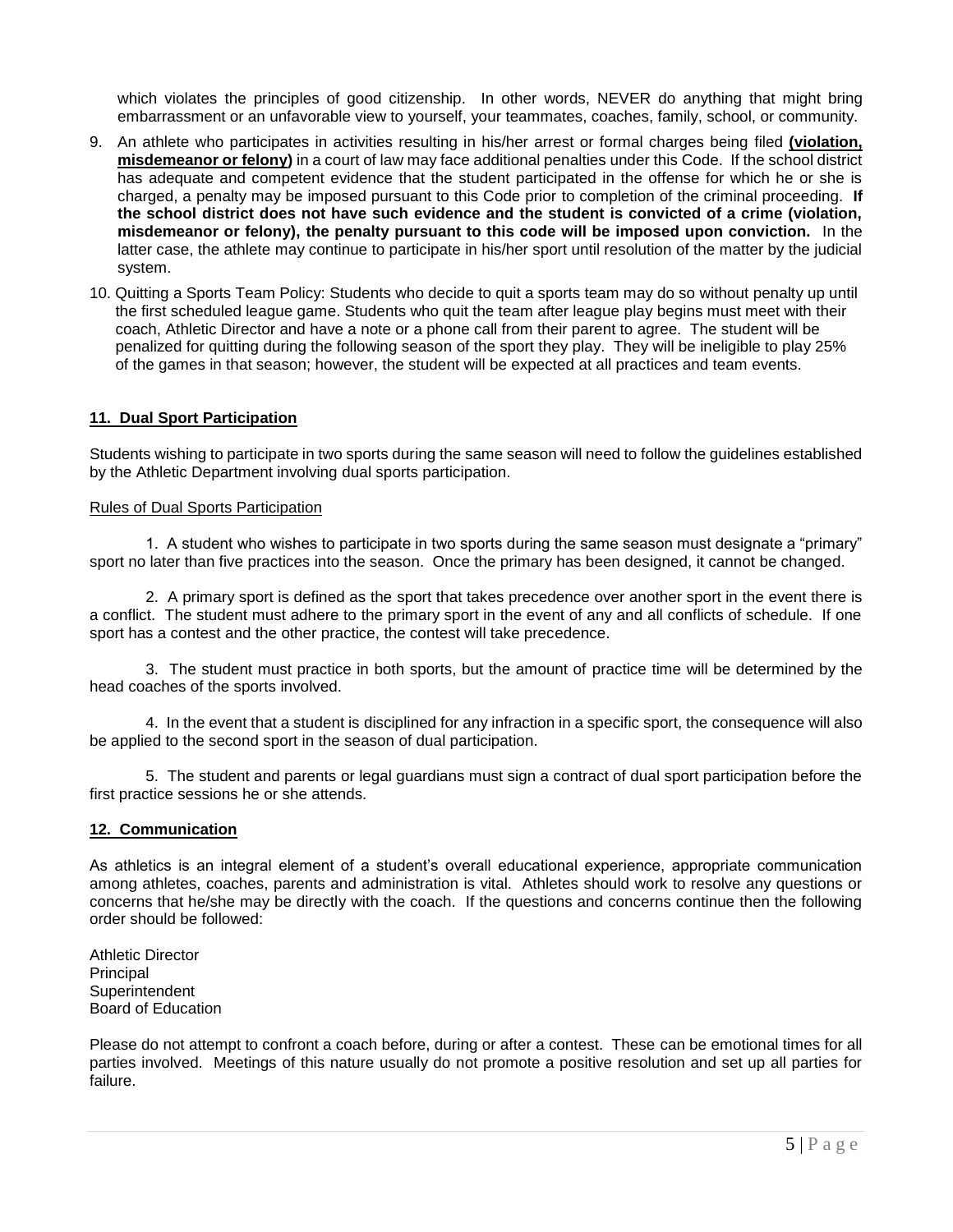# **C. Misconduct and Penalties**

#### **North Warren Athletics' 3-Strike Policy is cumulative for students in Grades 7-12. If an athlete receives a "Strike 3" the student athlete shall be removed from participation in all interscholastic athletics for the remainder of his/her athletic career.**

Any athlete who participates in activities resulting in his/her arrest or formal charges being filed in a court of law must report the incident to the Athletic Director and/or School Administration. This must be done within 72 hours of the incident that led to the charges. Failure to self-report any arrest/violation will be considered a level one offense and a "strike" will be added to the player's athletic record.

Any athlete who participates or is involved in an offense listed below or has violated the code of conduct that is deemed egregious by Administration will receive 1 strike when disciplined. However, your number of penalties, (games missed) will depend on the offense or offenses you were included on this this occasion. (i.e. #1 – caught at a party and drinking – 1 strike penalty is under a level 1 offense #2 caught at a party and drinking at a party you hosted still 1 strike will be implemented, but your penalty will be under a level 2 offense.)

For the July 1, 2020 start of the athletic year only, any incoming  $8<sup>th</sup> - 12<sup>th</sup>$  grades who received 3 strikes and were told could not play again, would be able to remove a strike and be eligible for a Fall Sport you must do the following:

- Apply, in writing, to lose the strike to Administration and Athletic Director
- Write an apology to the North Warren Administrative Team
- Work with Administration and the Athletic Director to choose and ask a staff member to be your support/mentor during this process.
- Watch and do quiz on code at NWCS, with a passing rate of 85%
- Participate in assigned community service for up to 10 hours, as assigned by the district.
- Additional remediation at the discretion of Administration

This is a one-time only opportunity for our students who have 3 strikes as of June 30, 2020.

Beginning September 2020, any student who receives a strike will be required to reread the Athletic Code of Conduct, pass the associated quiz, and is required to do 10 hours of community service as prescribed by the district during their suspension.

Any student who receives a  $3<sup>rd</sup>$  strike may choose to do the following remediation plan to remove your strike and bring you back to having 2 strikes but please note that you will not be eligible to play in the current season.

- Apply, in writing, to lose the strike to Administration and Athletic Director
- Write an apology to the North Warren Administrative Team
- Work with Administration and the Athletic Director to choose and ask a staff member to be your support/mentor during this process.
- Watch and do quiz on code at NWCS, with a passing rate of 85%
- Participate in assigned community service for up to 10 hours, as assigned by the district.
- Additional remediation at the discretion of Administration
- Contest suspensions will be determined under Level 2 consequences.

Please note: Removing a strike will **ONLY** be allowed once in an athletes career.

**Level 1 Offenses -** The student athlete is suspended for "x" number of contests (see **CHART OF PENALTIES**).

Examples of Level 1 Offenses may include but are not limited to:

- Possession and/or Use of Alcohol and/or Tobacco or Vaping products.
- Possession and/or Use of any Electronic smoking device
- Failure to self-report an arrest/violation
- NWCS Student Code of Conduct Violations: Any violation of the NWCS Student Code of Conduct that results in out-of-school suspension.
- Poor Sportsmanship: Student Athletes, whether participants or spectators, will observe courteous behavior during all sporting events. Booing, whistling, name-calling, obscene gestures, fighting or arguing with the referee etc.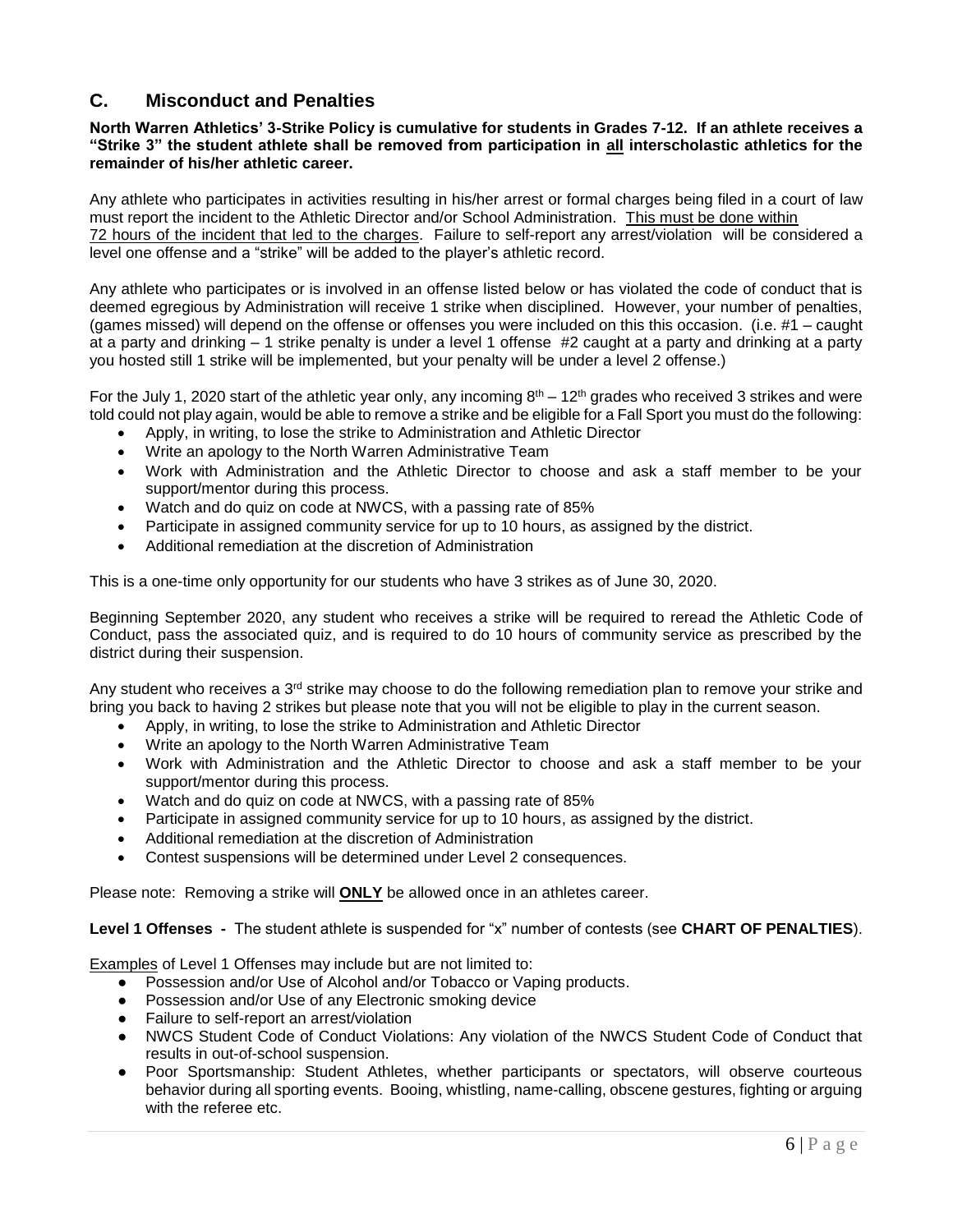- Stealing: Stealing of any kind, including athletic clothing belonging to NWCS or our opponent.
- Verbal and/or Physical Abuse: directed at teachers, coaches, students, opponents, officials, etc.
- Attending of Drinking/Drug Parties: Student Athletes are prohibited from attending a party that involves alcohol, drugs or illegal substances. If a student athlete attends a party where alcohol or drugs are present then the student athlete must leave immediately (Leave means leave immediately).

Level 2 Offenses - The student athlete is suspended for at least "x" number of contests up to a year (see **CHART OF PENALTIES** on next page)

Examples of Level 2 Offenses may include but are not limited to:

- Possession and/or use of Drugs: The possession and/or use of illegal drugs and/or paraphernalia or the possession and/or use of drugs or medications without a prescription is strictly prohibited.
- Hosting of Drinking/Drug Parties: Student Athletes are prohibited from hosting a party that involves alcohol, drugs or illegal substances.
- Hazing/Initiation Ceremony NWCS interscholastic coaches will not permit, nor will NWCS student athletes stage any type of "initiation ceremony," or hazing for athletes at any time and on any level. This prohibition includes any athlete giving other athletes haircuts, shaving other athletes, locker/shower pranks etc.
- Vandalism and/or Property Destruction

### **Violent Behavior of any manner shall be grounds for immediate dismissal.**

**Cyber Image Policy** *–* Any identifiable image, photo or video which implicates a student athlete to have been in possession or presence of drugs or portrays actual use, or out of character behavior or crime, shall be confirmation of a violation of the code. Since there is no way to establish the timeframe for when or the location of where the image was taken, it shall be the responsibility of the student athlete that he/she does not put themselves in these situations. It must be noted that there may be persons who would attempt to implicate an athlete by taking such images to place them in a situation where they might be in violation of this code standard. This is our rationale for demanding that our athletes not place themselves in such environments.

**It should be noted, notwithstanding the chart of penalties, that the facts of an incident may warrant immediate removal from the team and/or athletic if the Athletic Director and the Administration believe that the offense committed by the athlete warrants such action.** 

**The Athletic Director and the Administration hold discretionary rights when assigning a strike and penalties to a student athlete.** 

**CHART OF PENALTIES:** (Students serving athletic suspension are still part of the team and must attend and participate in all scrimmages/practices and only attend games. Student will watch games from the bench in uniform.)

| <b>Number of Regular Season</b><br><b>Scheduled Contests</b> | <b>Level 1 Offences</b><br><b>Contest Penalty</b> | <b>Level 2 Offences</b><br><b>Contest Penalty</b> |
|--------------------------------------------------------------|---------------------------------------------------|---------------------------------------------------|
| $7 - 11$                                                     | 2                                                 | At LEAST 4, up to a year                          |
| $12 - 15$                                                    | 3                                                 | At LEAST 6, up to a year                          |
| $16-19$                                                      | 4                                                 | At LEAST 8, up to a year                          |
| $20 - 24$                                                    | 5                                                 | At LEAST 10, up to a year                         |

## **D. Due Process**

Prior to the imposition of any penalty under the Code, the coach and/or Athletic Director will notify the athlete of the nature of the infraction and the athlete will be given an opportunity to explain his or her side of the issue.